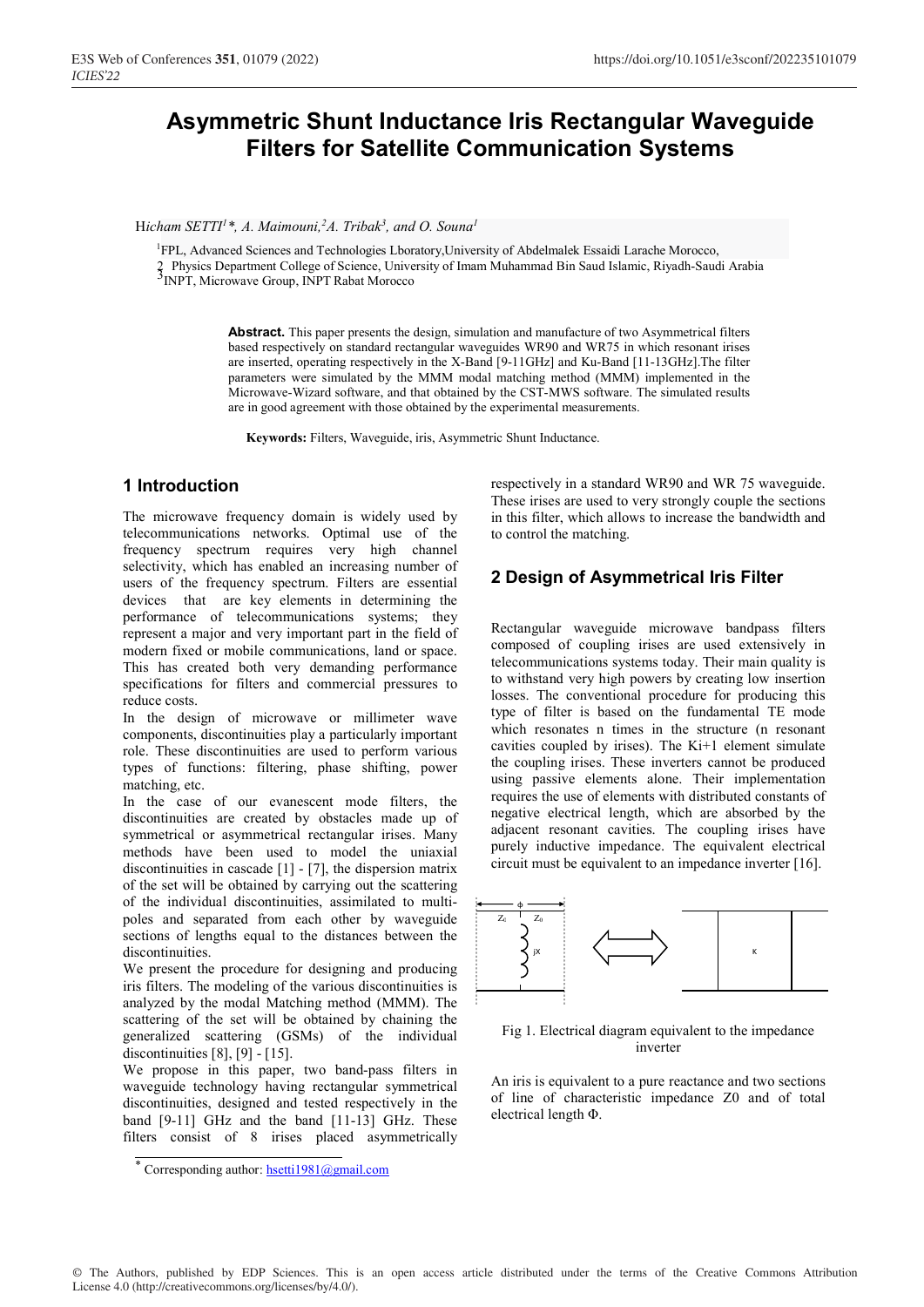Taking into account the normalized susceptance  $\hat{B} = \Box 0$ , the ABCD matrix is the product of the ABCD matrix of these three elements [18].

$$
\begin{pmatrix}\n0 & jK \\
\frac{j}{K} & 0\n\end{pmatrix}\n= \begin{bmatrix}\n\cos\left(\frac{\phi}{2}\right) - \frac{\hat{B}}{2}\sin(\phi) & jZ_0\left[\sin(\phi) - \hat{B}\sin^2\left(\frac{\phi}{2}\right)\right] \\
jY_0\left[\sin(\phi) - \hat{B}\sin^2\left(\frac{\phi}{2}\right)\right] & \cos\left(\frac{\phi}{2}\right) - \frac{\hat{B}}{2}\sin(\phi)\n\end{bmatrix}
$$

By comparing the equality of the two terms of the above equation, the equality is checked if:

$$
\begin{cases}\n\phi = -\arctan\frac{2}{\hat{B}} \\
\hat{B} = \frac{Z_0}{K} - \frac{K}{Z_0}\n\end{cases}
$$

 $\left(\hat{B} = \frac{20}{K} - \frac{K}{Z_0}\right)$ <br>The expression for  $\Phi$  shows that the electrical lengths introduced by the irises are negative and therefore absorbed by the lengths of the adjacent cavities.

The negative phase shift introduced by the irises Φi-1/2 and  $\Phi$ i + 1/2 is compensated by the electrical length  $\theta$ i; of the ith cavity of the filter. This is illustrated in the following figure [16]:



Fig 2. Resonant cavity surrounded by irises at its ends

Resonant cavities are half-wave lines; their electrical length is equal to:

$$
\theta_i = \beta l = \frac{2\pi}{\lambda_g} \frac{\lambda_g}{2} = \pi
$$

The electrical lengths θi are adjusted so that the electrical length between two consecutive inverters is equal to:

$$
\theta_i = \pi + \frac{1}{2} [\phi_{i-1,i} + \phi_{i,i+1}]
$$

This corresponds to:

$$
\theta_i = \pi - \frac{1}{2} \Big[ \arctan \frac{2X_{i-1,i}}{Z_0} + \arctan \frac{2X_{i,i+1}}{Z_0} \Big]
$$

The physical length of the cavities depends on the electrical length and the wavelength in the guide.

$$
l_i = \frac{\lambda_{g_0}}{2} \frac{\theta_i}{\pi}
$$

In other words :

$$
l_i = \frac{\lambda_{g_0}}{2} - \frac{\lambda_{g_0}}{4} \left[ \arctan 2 \frac{X_{i-1,i}}{R_0} + \arctan 2 \frac{X_{i,i+1}}{R_0} \right] (*)
$$

When designing waveguide filters with discontinuities, one will need to use many analytical models modeling these discontinuities. For the sizing of these discontinuities, approximation equations valid for zero iris width have been given in this article to determine the dimensions of asymmetric irises. The passage from the localized bandpass filter to the volume filter and the analytical iris models will be used during the synthesis of the inductive iris bandpass filters. The negative component introduced by the irises is negligible compared to the length of the resonant cavity.

For the current design, E plane Asymmetrical iris structure is preferred as shunt inductors which is also known as H plane waveguide filter [17]. This structure is named as shunt inductance asymmetrical iris and the most accurate one in terms of bandwidth, return loss and center frequency responses and also it is easy to implement [18]. Thus, it is mostly chosen in waveguide filter applications.

li is the distance between two consecutive irises waveguide cavity, can be found using the formula given in Eq. (∗) [18].

$$
l_i=\frac{\lambda_{g0}}{2\pi}\,(\pi+\frac{\text{\O{}}_i}{2}+\frac{\text{\O{}}_{i+2}}{2})
$$

 $I_i = \frac{1}{2\pi}(\pi + \frac{1}{2} + \frac{1}{2})$ <br>  $\frac{\phi_i}{\phi_i}$  and  $\frac{\phi_{i+2}}{2}$  seen in Eq. (\*) are the electrical lengths of transmission line sections with negative lengths at two sides of shunt inductances shown in Figure 2. The total electrical lengths between two consecutive irises are  $\pi + \frac{\varnothing_i}{2} + \frac{\varnothing_{i+2}}{2}$ .

The geometry of shunt inductor asymmetrical iris structure is given in Figure 3. In the case of an asymmetric inductive iris, a single metal plate is inserted on one side of the waveguide. The equivalent electrical diagram and the geometry of this obstacle which produces an inductive effect are shown in figure 3.



The relation between the normalized susceptance  $\hat{B}$  and the distance d shown in the figure above is given by [16]:

$$
\widehat{B} = \frac{2\pi}{\beta a} \cot^2 \left(\frac{\pi d}{2a}\right) \left[1 + \csc^2 \left(\frac{\pi d}{2a}\right)\right]
$$

The topology of the asymmetric inductive iris bandpass filter is shown in figure 4. The inductive irises appear as non-symmetrical openings at the ends of the guide cavities after each half wavelength  $\lambda$  / 2.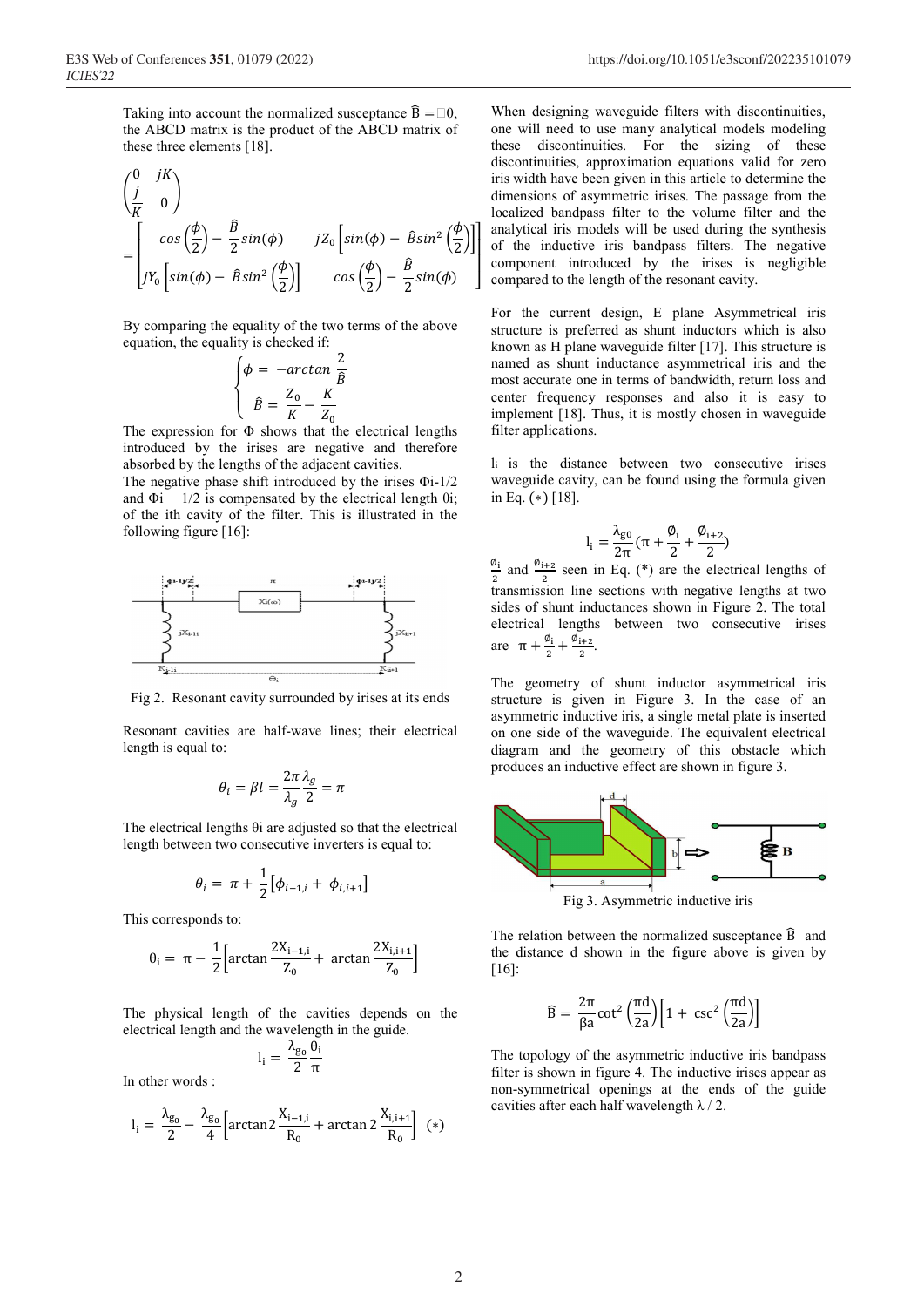

Fig 4: Geometric structure of the asymmetric inductive iris filter

# **3 Simulation and Experimental Results**

In the two prototypes we tested, we used 8 iris discontinuities separated by quarter-wavelength cavities. Figure 5 shows a mechanical prototype of one of the two symmetrical filters.



Fig 5: Prototype of a symmetrical filter formed by 8 symmetrical iris discontinuities.

The two filters that we have analyzed are asymmetrical and consist respectively of rectangular waveguides WR90 and WR75 in which resonant irises are inserted. Figure 6 and figure 7 show the comparison between theoretical and experimental results.

From the previous figures comparing the theoretical and experimental results of the parameters of the diffraction matrix S11 and S21, it can be seen very clearly, on these curves, that the measurements give results almost similar to the theoretical results over the entire frequency range of interest; the slight increase in the reflection coefficient in the passband is due to the problem of miniaturization during the mechanical manufacture of filters. In the modal adaptation method that we used to characterize the four filters, we used a number of modes N between 30 and 60.



Fig 6: Comparison of theoretical reflection coefficients and those obtained by measurements, X band (WR90).



Fig 7: Comparison of theoretical reflection coefficients and those obtained by measurements, Ku band (WR75).

As we can observe in both cases, we obtained a good agreement between the theoretical and experimental results.

We notice that the results obtained using the two tools simulation is in agreement with those resulting from the experimental results. We note a good consistency between the results. This also demonstrates the ability of Mician and CST to design this type of filter. The bandwidth of this filter is on the order of 1 GHz and its center frequency is close to 9.9 and 12.18 GHz respectively. We notice a good matching characterized by a reflection coefficient around (-30 dB), and insertion loss around (-0.05 dB) in the band of interest.

**Table1**: Comparison of this work with others

| Ref       | $F_c$ (GHz)       | IL $(dB)$ | $RL$ (dB) |
|-----------|-------------------|-----------|-----------|
| This work | 9.9 and 12.2 0.05 |           | 30        |
| [19]      | 14.25             | 0.35      | 30        |
| [20]      |                   | 1.4       | 25        |
|           | 3.6               | 37        |           |

IL: Insertion loss over the whole pass-band.

RL: Return loss over the whole pass-band.

Fc: The central frequency.

To further demonstrate the performance of these filters, table 1 is provided for comparison of this work with other works which are all based on wide band pass filter category. A comparison of the main performances of waveguide filters is listed.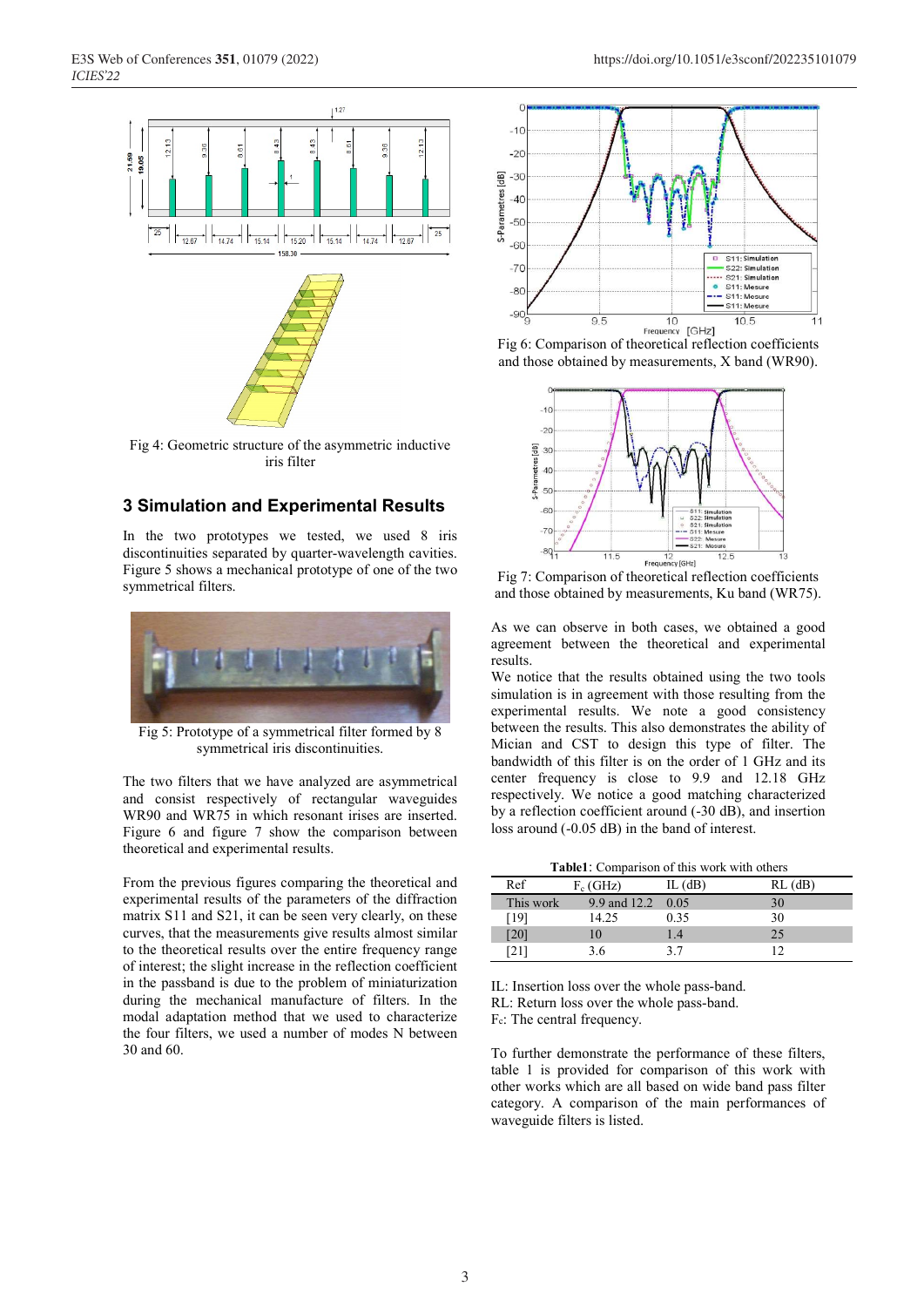# **4 Conclusion**

In summary, we have presented two asymmetrical filters based respectively on standard rectangular waveguides WR90 and WR75 in which resonant irises are inserted, operating respectively in the X-Band [9-11GHz] and Ku-Band [11-13GHz]. The simulated results are in good agreement with those obtained by the experimental tests. The bandwidth of this filter is on the order of 1 GHz and its center frequency is close to 12.18 and 9.9 GHz respectively. We notice a good ports matching characterized by a reflection coefficient around (-30 dB) in two bands.

#### **5 References**

- 1. G.Matthaei,L.Young,Gand.M.T.Jones, "Microwave filters, impedance-matching networks, And coupling structures",pp.320-334,McGraw-Hill,new York,1964.
- 2. P. A. Rizzi "Microwave engineering passive circuits ", pp.306-317 pp 454-489, Prentice-Hall, Inc.1988.
- 3. A. Mediavilla, A. Tazon, J.A. Pereda, M. Lazaro, I. Santamaria, C. Pantaleon, "Neuronal Architecture for Waveguide Inductive Iris Bandpass Filter Optimization," ijcnn, p. 4395, IEEE-INNS-ENNS International Joint Conference on Neural Networks (IJCNN'00)-Volume 4, 2000.
- 4. Teberio, F., Arregui, I., Guglielmi, M., Gomez-Torrent, A., Soto, P., Laso, M. A. G., & Boria, V. E. (2016). Compact broadband waveguide diplexer for satellite applications. IEEE MTT-S International Microwave Symposium Digest, 2016-Augus(1), 2– 5. https://doi.org/10.1109/MWSYM.2016.7540231
- 5. D. L. BOYENGA, « Contribution à la nouvelle formulation variationnelle : Application aux études des discontinuités et des filtres en guides d'ondes métalliques", thèse de doctorat INP Toulouse, Nov. 2005.
- 6. Nosrati, M., & Daneshmand, M. (2018). Gap-Coupled Excitation for Evanescent-Mode Substrate Integrated Waveguide Filters. IEEE Transactions on Microwave Theory and Techniques, 66(6). https://doi.org/10.1109/TMTT.2018.2818155
- 7. Mohottige, N., Budimir, D., Golubicić, Z., & Potrebic, M. (2011). Electromagnetic modelling of dielectric-filled waveguide filters for diplexer applications. IEEE Antennas and Propagation Society, AP-S International Symposium (Digest), 873–875.

https://doi.org/10.1109/APS.2011.5996414

- 8. J. Uher, J. Bohrnemann, and U. Rosenberg, Waveguide components for antenna feed systems: Theory and CAD, Chapter 3, Boston, Artech. House, 1993.
- 9. Mohammadi, E., & Ghorbaninejad, H. (2017). Novel resonant structure to compact partial H-plane band-pass waveguide filter. International Journal of Electrical and Computer Engineering, 7(1), 266– 270. https://doi.org/10.11591/ijece.v7i1.pp266-270
- 10. R. Levy, "Derivation of equivalent circuits of microwave structures using numerical techniques," IEEE Trans. Microw. Theory Tech., vol. 47, pp. 1688. 1695, Sept. 1999.
- 11. Li, P., Chu, H., & Chen, R. S. (2017). Design of compact bandpass filters using quarter-mode and eighth-mode SIW cavities. IEEE Transactions on Components, Packaging and Manufacturing Technology,  $7(6)$ . https://doi.org/10.1109/TCPMT.2017.2677958